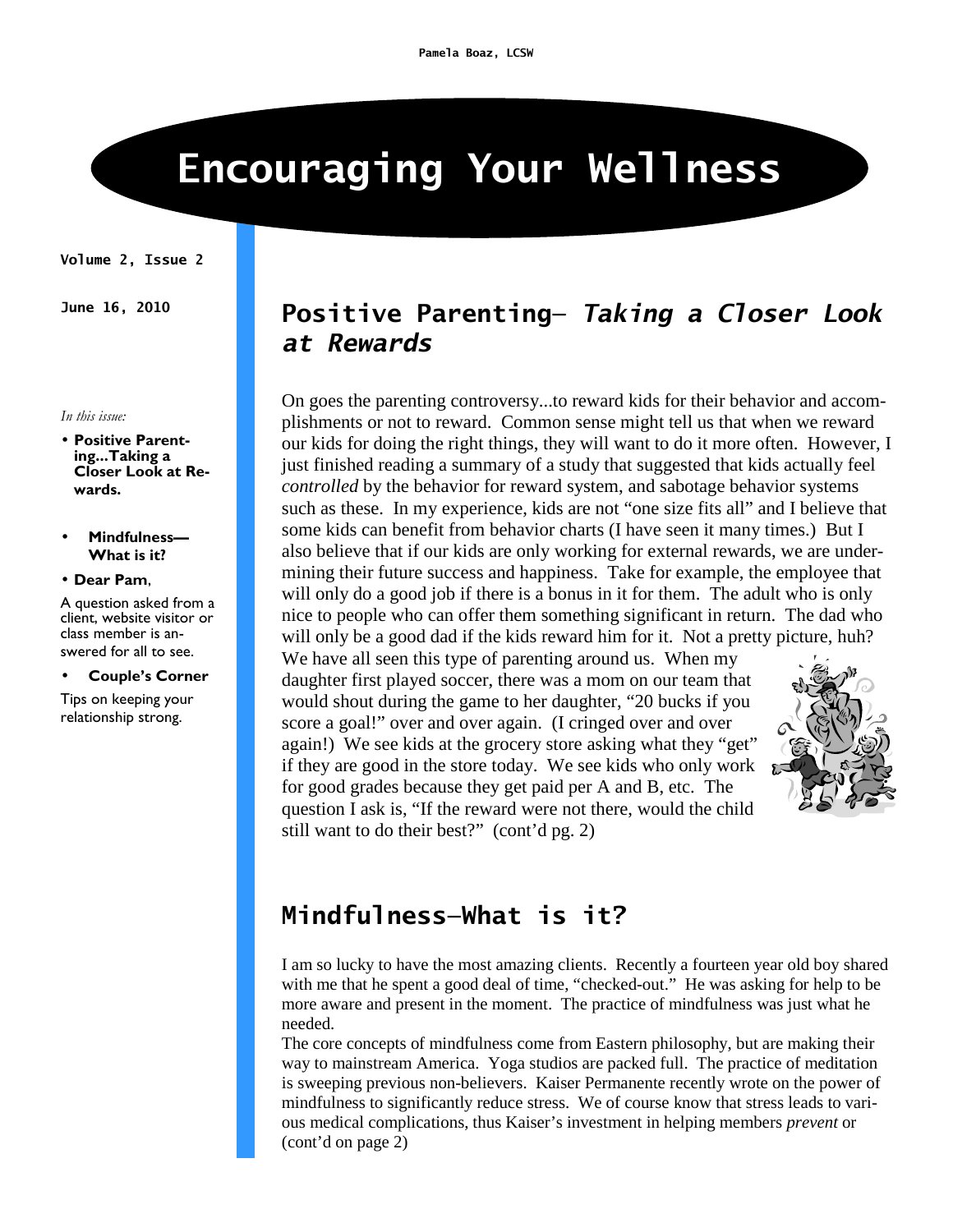### **Dear Readers**



"*If the reward were not there, would the child still want to do their best?"* 

#### Welcome to Summer! I hope this issue of **Encouraging Your Wellness** finds you happy and staying healthy as well as enjoying some of the freedom that summer can bring. And, as always, I hope you find this newsletter informative as well as inspirational in helping you be the person, parent, and partner you want to be.

My family and I are preparing for an adventure in July. We are heading out on a road trip to see five National Parks, both in the US and Canada. We will be camping together for a month! There was a time in my life where being away (especially *camping*) for a month would have seemed impossible to me. My obligations and responsibilities would have felt too much for me to break away. Plus, truth be told, I *love* being home. But, as I started to consider it, I thought about the memories that would be made for myself as well as my children. I thought about a saying I have in my living room, "Live the Life You've Imagined." And I considered how much I encourage my clients every day to live their lives with things that bring them joy and emotional renewal. So here I am—going for it… My hope is that I can role model for those of you who, like me, have been finding reasons *not* to live out something potentially amazing and memorable. Find something to go for...Happy Summer and Happy Reading!

## **A Closer Look at Rewards...Cont'd from page 1**

Or, absent the tangible reward, do they give up caring about doing their best or doing the "right" thing? What I know for certain is that we don't want to raise a generation of kids who only try their best or act ethically if they get an *external* reward out of it. Here is what I like best. Unexpected Rewards. When we *occasionally* reward kids for doing their best or doing the right thing. The reward comes out of nowhere, and is *not* expected by the child. Here are some examples:

My husband is a teacher, and occasionally he will bring in donuts in the morning and say, "Kids who have all of their homework turned in can help themselves…" Kids are not simply turning in their homework *because* there will be donuts—it is an unexpected reward. (Cont'd pg 3 for another example)

# **Mindfulness—continued from page 1**

reduce stress. In order to better understand mindfulness, it helps to compare it to "mindlessness." Mindlessness is what we experience when we are on autopilot, not really aware of what is going on around us. An example is driving home from work or to complete an errand, and not even remembering the drive. To the contrary, mindfulness is about paying attention to your moment to moment experiences. It's focused on being solely in the moment.

Many mental health treatment programs incorporate mindfulness into their programs, based on the verified benefits. A colleague of mine added mindfulness to her parenting classes with great feedback from parents. Imagine being more present in the moment with your kids—we all might enjoy parenting a bit more if we could accomplish that. (cont'd) better physical health. Their beliefs that they were truly needed and valued increased their sense of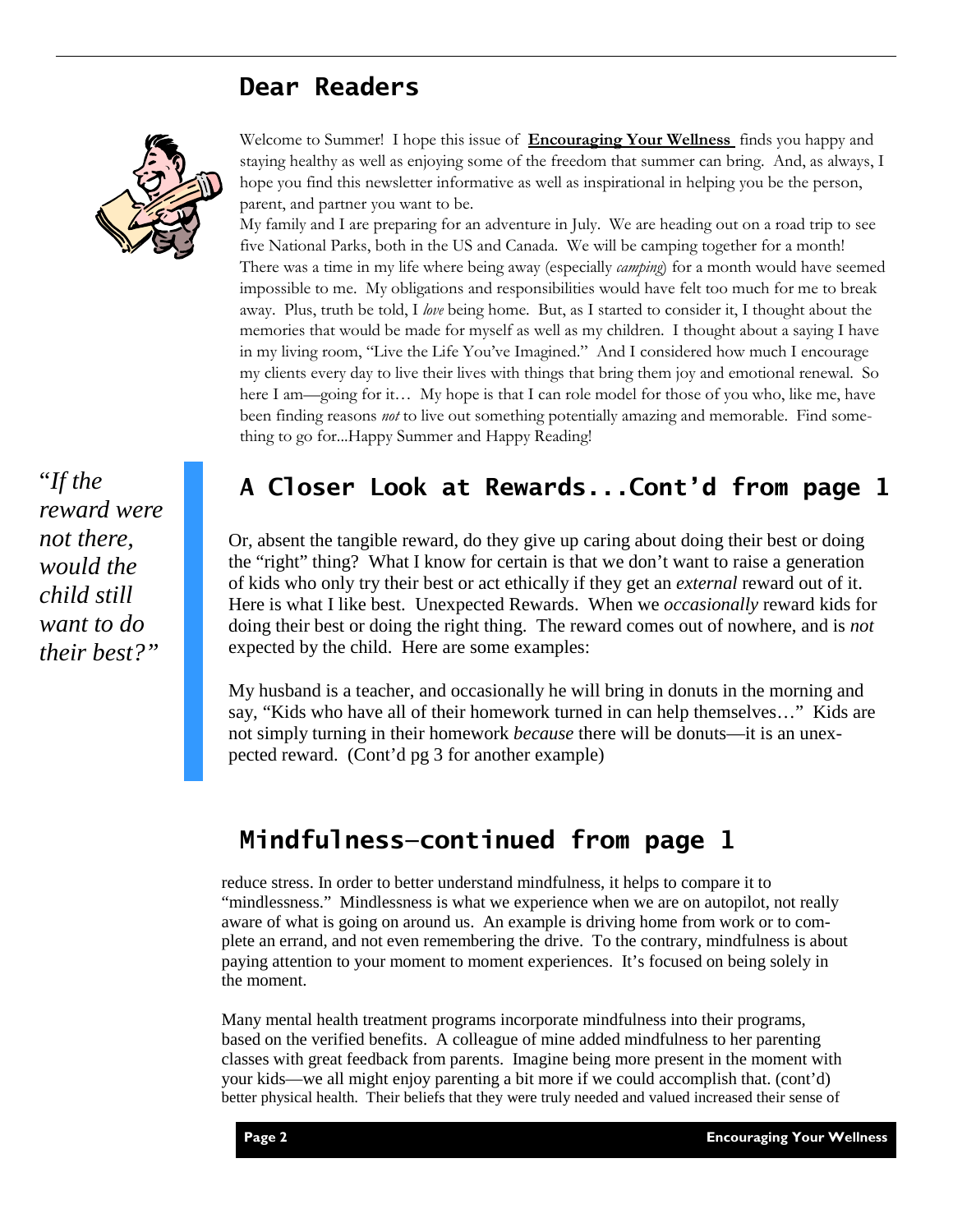#### **Couple's Corner— Relationship Consequences of Internet Pornography Use**

In the last three years of my practice, I have been saddened by how many individuals and couples have been impacted by the use of internet pornography. It prompted me to look into this further. Some studies estimate that some 50-75% of men could meet criteria for a sexual addiction. (Statistics are less available for women, but certainly they can struggle as well) We know that internet pornography is cheap (often free!), and readily available, 24/7. Sex is a powerful driving force. Some people become completely preoccupied and obsessed with sex. Like any source of pleasure, sex can become addictive, in which case it becomes distorted and is used as a means of escape from the problems of every day life. Rather than deal with the problems, engaging in pornography use can lead to a feeling of comfort. This is then followed by shame and remorse. The addict believes that the solution to coping with feelings is found in yet another sexual experience. The cycle continues, creating more and more damage. The addicts partners have emotional and sexual consequences of their own. They often feel betrayed, undesirable and sexually inept, not being able to keep the interest of their partner. Trust is broken and the stability and passion of the relationship suffer. One of the most dangerous parts of any addiction is that it requires increased use to achieve the same benefit. With pornography addiction, increased visual and/or physical stimulation is required to achieve the same arousal level. By comparison, a drug addict who now regularly uses cocaine can no longer get the same "high" from marijuana. The sexual stimulation provided by extreme pornography use often results in no longer being able to achieve arousal in normal ways. The addiction has essentially eroded normal sexual satisfaction—thus destroying the couple's sexual relationship. While pornography addiction can be very shameful, there is help available. To learn more about sex addiction, please visit, www.sexaa.org, www.sarr.org, www.sexhelp.com, or www.sexualrecovery.com After the addiction is treated, couple's therapy can help get the relationship back on track. (Thanks to Mark Gungor for some of the above information)

#### **A Closer Look at Rewards —continued from page 2**

My daughters and I were coming home from the grocery store and I asked them, "Who will help carry in the groceries?" My older daughter said, "me" and my younger daughter said, "not me." When we were finished, I said, "Kids who helped carry in groceries can help themselves to a treat." My younger daughter was upset, saying, "I didn't know we would get a treat!" I shared with her that we don't always know what is going to happen, but we try to do the right thing anyway. The following week, both girls offered to carry in groceries, and my younger daughter finished and asked if she could get a treat. I said, "No, today we carried in the groceries just to be helpful." I didn't want her to believe that she always gets something tangible out of helping. She now regularly carries in groceries, and it is clear that she feels good about helping. And yes, *occasionally* there is a reward. Help your kids *feel* good about doing their best or the right thing by saying to them, "You must feel really good about yourself for…" They will start to feel the internal reward of being their best, and the external rewards will just be bonuses! Good luck.

### **Mindfulness—Cont'd from page 2**

If you're ready to give it a try—here's how to practice mindfulness. A therapist can help you with formal mindfulness practices such as meditative body scans, but informal practices can be mastered at home. Start with deep breathing, focusing on your breath as it goes in and out, and on the breath moving your lower belly. Next engage your senses. Intentionally pay attention to the sights, sounds, and smells around you. For example, go for a walk. Intentionally notice what you see around you. Notice what birds or other sounds you hear. Notice what your feet feel like in your shoes. Notice what the air feels like on your skin. When you focus on the scene in front of you, it helps to keep the brain calm. When we stay present in the moment, we appreciate more of what is around us, and ward off anxiety provoking thoughts. In the end, mindfulness may ward off the stress that's wreaking havoc on our physical and mental health, and that's worth paying attention to.



*"Help your kids feel good about doing their best or the right thing by saying, "You must feel really good about yourself for…"*